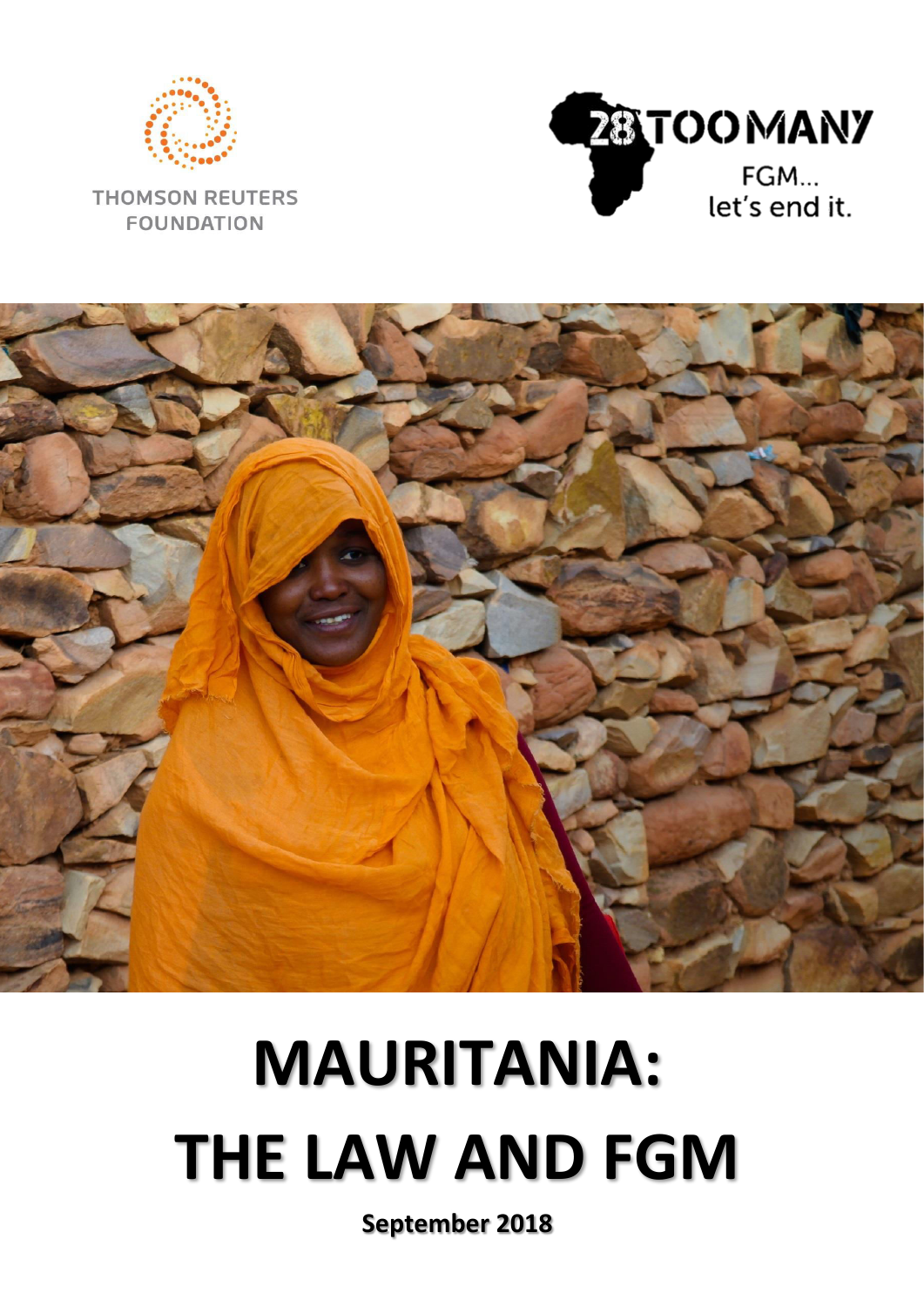

#### **The prevalence of FGM in women aged 15–49 is 66.6%.**

The regions with the highest prevalence are in the south and south-east.



- FGM is practised very shortly after birth and rarely after one year.
- 'Flesh removed' is the most common type of FGM practised.
- Approximately 93% of FGM incidences are carried out by traditional practitioners.
- 36.1% of women aged 15-49 believe FGM should continue.

*Source of data: L'Office National de la Statistique (2016) Enquête par Grappes à Indicateurs Multiples, 2015, Résultats clés,* p.18. Nouakchott, Mauritanie. Available at **[https://mics-surveys-prod.s3.amazonaws.com/MICS5/](https://mics-surveys-prod.s3.amazonaws.com/MICS5/West%20and%20Central%20Africa/Mauritania/2015/Key%20findings/Mauritania%202015%20MICS%20KFR_French.PDF)** 

**[West%20and%20Central%20Africa/Mauritania/2015/Key%20findings/Mauritania%202015%20MICS%20KFR\\_French.PDF](https://mics-surveys-prod.s3.amazonaws.com/MICS5/West%20and%20Central%20Africa/Mauritania/2015/Key%20findings/Mauritania%202015%20MICS%20KFR_French.PDF)**. *For further information on FGM in Mauritania see [https://www.28toomany.org/mauritania/](https://www.28toomany.org/country/mauritania/).*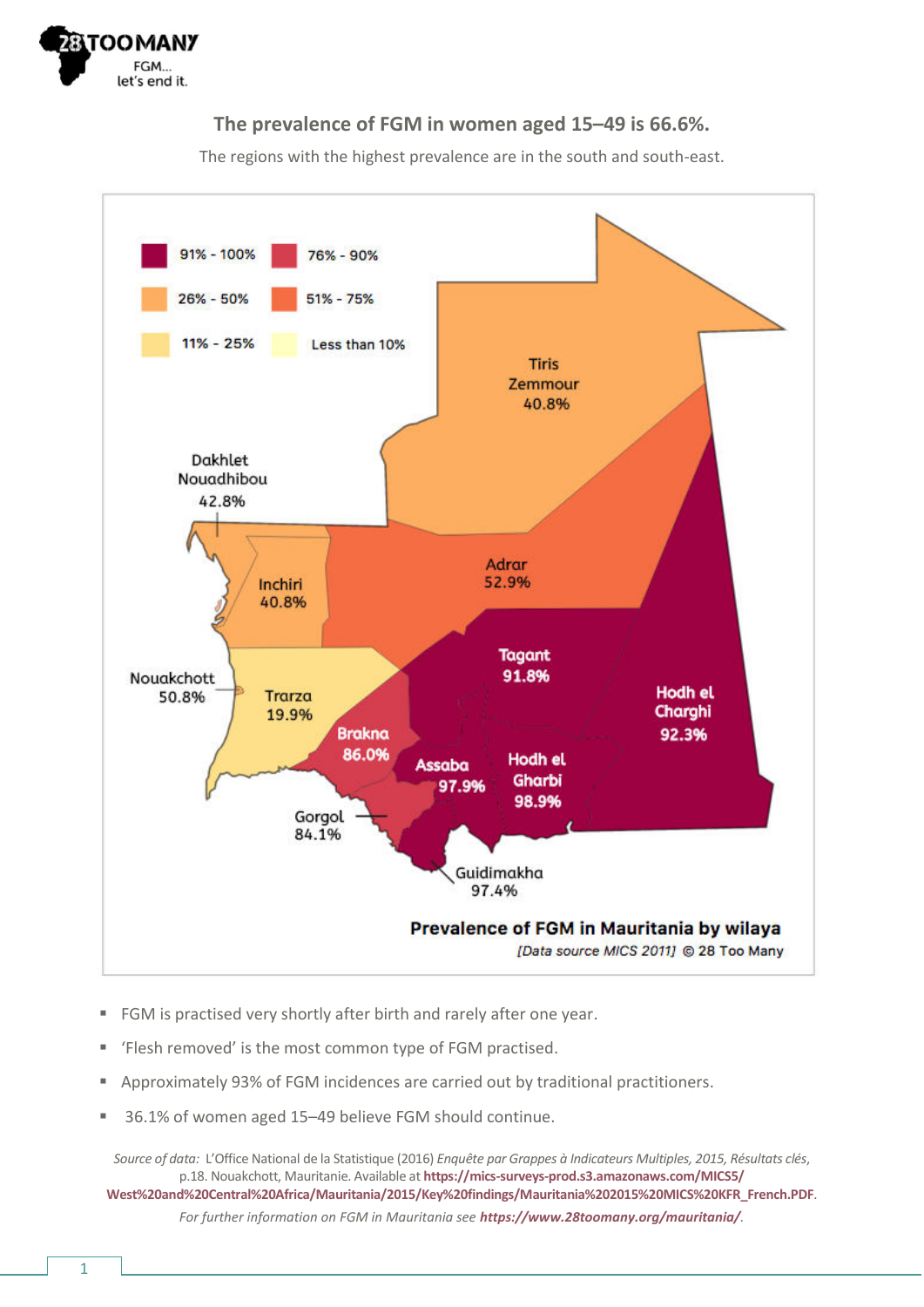

# Domestic Legal Framework

| <b>Overview of Domestic Legal Framework in Mauritania</b> |                                                                            |  |  |  |  |
|-----------------------------------------------------------|----------------------------------------------------------------------------|--|--|--|--|
|                                                           |                                                                            |  |  |  |  |
| The Constitution explicitly prohibits:                    |                                                                            |  |  |  |  |
| $\times$                                                  | Violence against women and girls                                           |  |  |  |  |
| X                                                         | Harmful practices                                                          |  |  |  |  |
| X                                                         | Female genital mutilation (FGM)                                            |  |  |  |  |
|                                                           |                                                                            |  |  |  |  |
| <b>National legislation:</b>                              |                                                                            |  |  |  |  |
| $\checkmark$                                              | Provides a clear definition of FGM                                         |  |  |  |  |
| $\checkmark$                                              | Criminalises the performance of FGM                                        |  |  |  |  |
| X                                                         | Criminalises the procurement, arrangement and/or assistance of acts of FGM |  |  |  |  |
| $\times$                                                  | Criminalises the failure to report incidents of FGM                        |  |  |  |  |
| $\checkmark$                                              | Criminalises the participation of medical professionals in acts of FGM     |  |  |  |  |
| X                                                         | Criminalises the practice of cross-border FGM                              |  |  |  |  |
|                                                           |                                                                            |  |  |  |  |
|                                                           | Government has a strategy in place to end FGM                              |  |  |  |  |

\* *The main law only criminalises FGM performed on minors (those under 18 years of age).* 

### What is The Law Against FGM?

An overview of the international and regional treaties signed and ratified by Mauritania can be found in Appendix I of this report.

Mauritania's legal system is a mixture of Islamic and French civil law.

The **Constitution of Mauritania** (1991, amended 2012)<sup>1</sup> does not specifically refer to violence against women and girls, harmful traditional practices or FGM. Article 13 states, 'No one shall be . . . submitted to torture and other cruel, inhuman or degrading treatments. These practices constitute crimes against humanity and are punished as such by the law.' The same Article goes on to say that the 'Inviolability of the human person' is guaranteed by the State.

**At the time of writing, Law No. 2005–015 on the Criminal Protection of the Child (2005) (***Law No. 2005–015***) is the main law in Mauritania that criminalises and sets out the punishment for FGM performed on a child.<sup>2</sup>**

In 2016, the Council of Ministers of the Government of Mauritania approved the texts of two new bills on **Gender Based Violence** and **Reproductive Health**. The bills reportedly include a ban on FGM and penalties for perpetrators in accordance with the Penal Code.<sup>3</sup>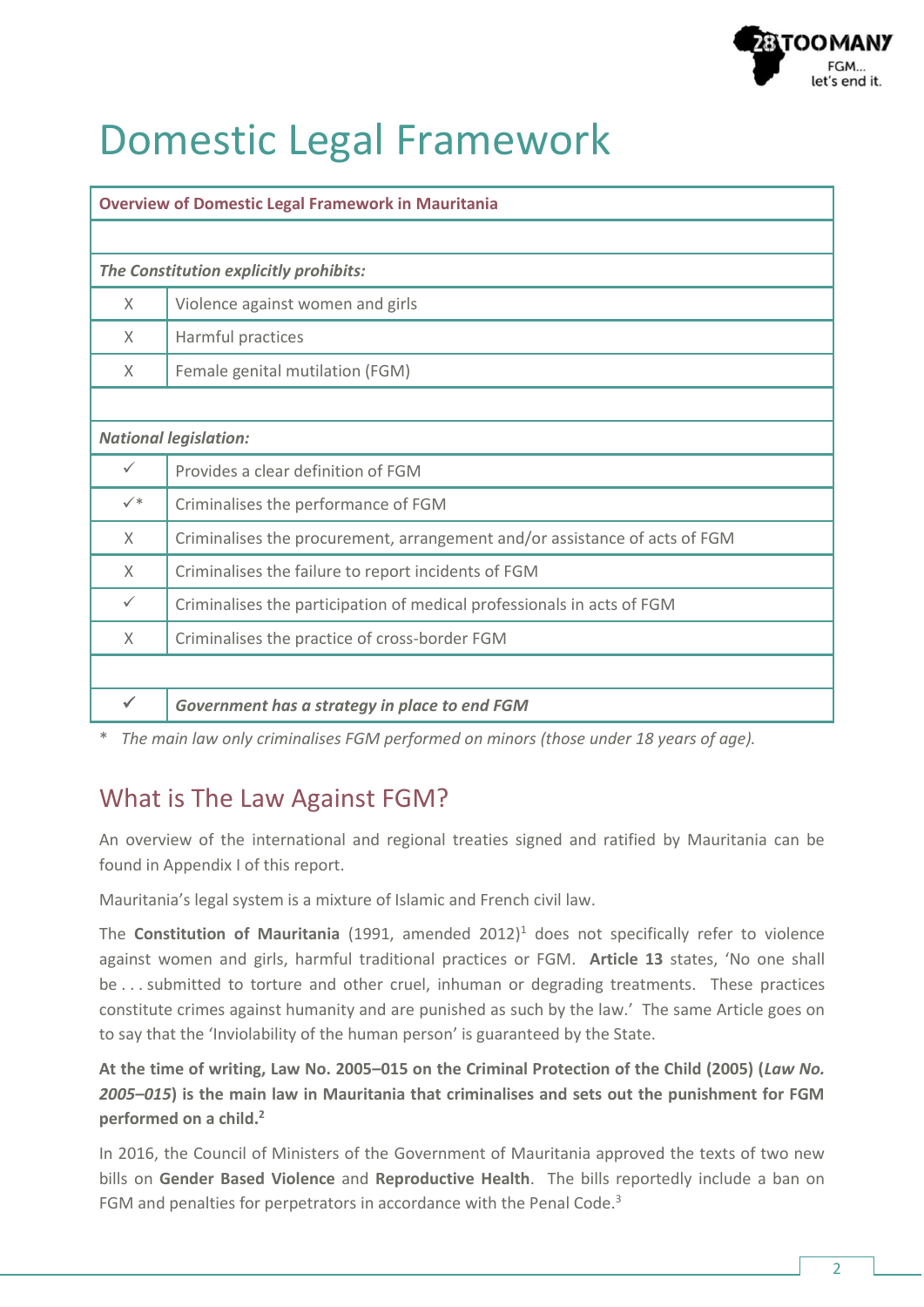

### What The Law Covers

Article 12 of Law No. 2005-015 currently prohibits the practice of FGM on minors<sup>4</sup> and sets out the punishment for 'damaging or attempting to harm the genitals of a female child, by infibulation, desensitisation or by any other means'. The law therefore only applies to girls under the age of 18 years.

**Law No. 2005–015** does not explicitly address procuring, aiding or abetting the practice of FGM, nor the failure to report knowledge of planned or completed FGM. It does, however, criminalise FGM performed by health professionals.

#### *Medicalised FGM*

The prevalence of medicalised FGM appears to be low in Mauritania. 3% of girls aged 0–14 who have undergone FGM (according to their mothers) have been cut by a health professional.<sup>5</sup>

**Law No. 2005–015** states under **Article 12** that the performance or attempted performance of FGM on a child by a member of the medical or paramedical profession is also prohibited and subject to higher penalties.

#### *Cross-Border FGM*

In some countries where FGM has become illegal, the practice has been pushed underground and across borders to avoid prosecution. The movement across borders for the purpose of FGM is known to take place in Mauritania, although there is a lack of information on the extent of the problem. Attempts have been made in recent years to implement cross-border programmes to tackle the issue (for example, with Senegal).<sup>6</sup>

**Law No. 2005–015** does not directly address cross-border FGM: it neither criminalises nor punishes FGM carried out on, or by, citizens of Mauritania in other countries.

#### Penalties

**Article 12 of Law No. 2005–015** establishes the following criminal penalties for violation:

- Where the act of FGM results in 'harm'" to the child, the perpetrator is liable to punishment of one-to-three years͛ imprisonment and a fine of 120,000 to 300,000 ouguiyas (US\$337.80–  $844.50<sup>7</sup>$ ).
- The penalty can rise to four years imprisonment and a fine of 160,000 to 300,000 ouguiyas (US\$450.40–844.50) when the perpetrator belongs to the medical or paramedical profession.

The texts for the two proposed bills on Gender Based Violence and Reproductive Health, and the penalties proposed therein for FGM, are not currently available in the public domain. It is noted, however, that the new legislation will attempt to address concerns raised by the Committee on the Elimination of Discrimination against Women (*CEDAW*) that Law No. 2005–015 is insufficient in only punishing FGM when it 'causes harm'.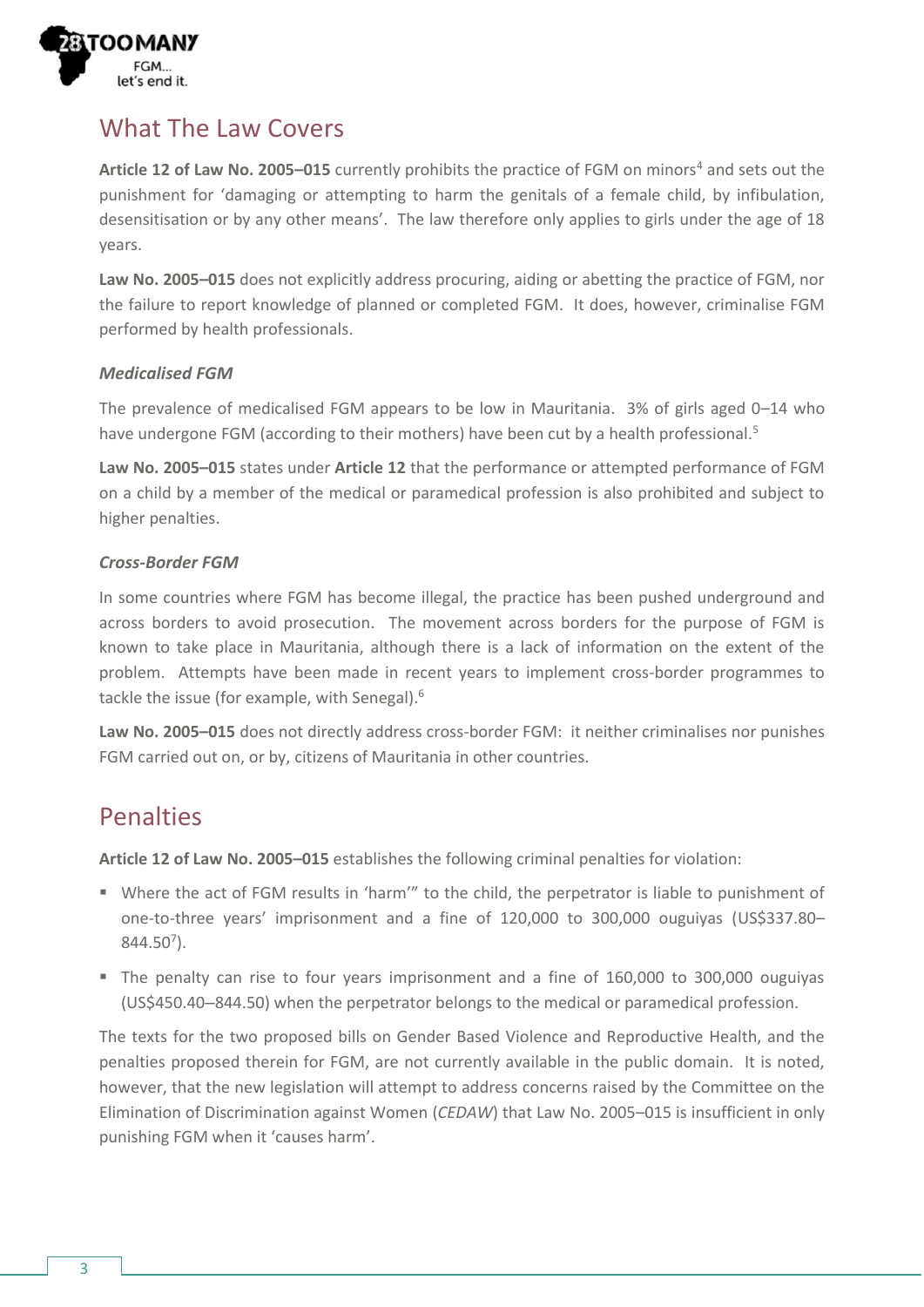

# Implementation of The Law

#### **Cases**

It has not been possible to identify any prosecutions brought under Law No. 2005–015. The most recent report published by the UNFPA-UNICEF Joint Programme did not list any arrests or convictions for FGM in Mauritania during 2016, and only one case was reportedly brought to court (though no details are given).<sup>8</sup> Again, the CEDAW has previously raised concerns regarding the lack of prosecutions and convictions of FGM practitioners in Mauritania.<sup>9</sup>

#### Relevant Government Authorities and Processes

The **Ministry of Social Affairs, Childhood and the Family** is responsible for the work to end FGM in Mauritania.<sup>10</sup> A National Strategy on the abandonment of FGM was first developed in 2007 to create a favourable institutional environment in which to undertake the work, reinforce the capacity of interventions and develop an integrated plan for communication.<sup>11</sup> In 2008 Mauritania set up a **National Committee** to tackle gender-based violence, including FGM.

Since 2011 Mauritania has also worked in partnership with the **UNFPA-UNICEF Joint Programme to end FGM** (*UNJP*) and the **National FGM/C Strategy and Action Plan** was further updated in 2015. Strategies to end FGM include education and community support, public declarations of abandonment, and policy and law reinforcement. A government budget-line for work to end FGM was introduced in 2016, and the practice is also included as a public-health concern in the **National Strategy on Reproductive Health (2016-2020)** and the **National Strategy on Accelerated Growth and Prosperity (2016-2030)**. 12

In addition, in 2010, leading clerics in Mauritania issued a *fatwa* condemning the practice of FGM as having a negative impact on health. $^{13}$ 

### Civil Society Observations

After intensive public-awareness campaigns, the Government, the UNJP, the National Imams' Association and civil-society organisations across Mauritania have brought the issue of gender-based violence, including FGM, into the open, and popular attitudes have shifted.<sup>14</sup> The legal system, to date, has not been supportive of these efforts, however, and it has not been easy for victims of FGM to seek or achieve justice. It is widely observed that the law as it stands has never been properly enforced.

Recent observations by civil society also show concern that the draft bill addressing violence against girls that is still waiting to pass through the National Assembly will not be effective, in that it only prosecutes the perpetrator if the girl dies as a result of FGM. (28 Too Many, however, has not been able to verify the content and wording of the draft bill for the purpose of this research.) It has also been commented that there is a general lack of will among the authorities to pass the legislation.

Civil society identifies a clear need for the Government to closely involve the police and judiciary in the enactment of the law against FGM, and that all actors, including non-governmental organisations, religious groups and youth organisations must be in a position to disseminate information on the law as part of the wider programmes to end the practice.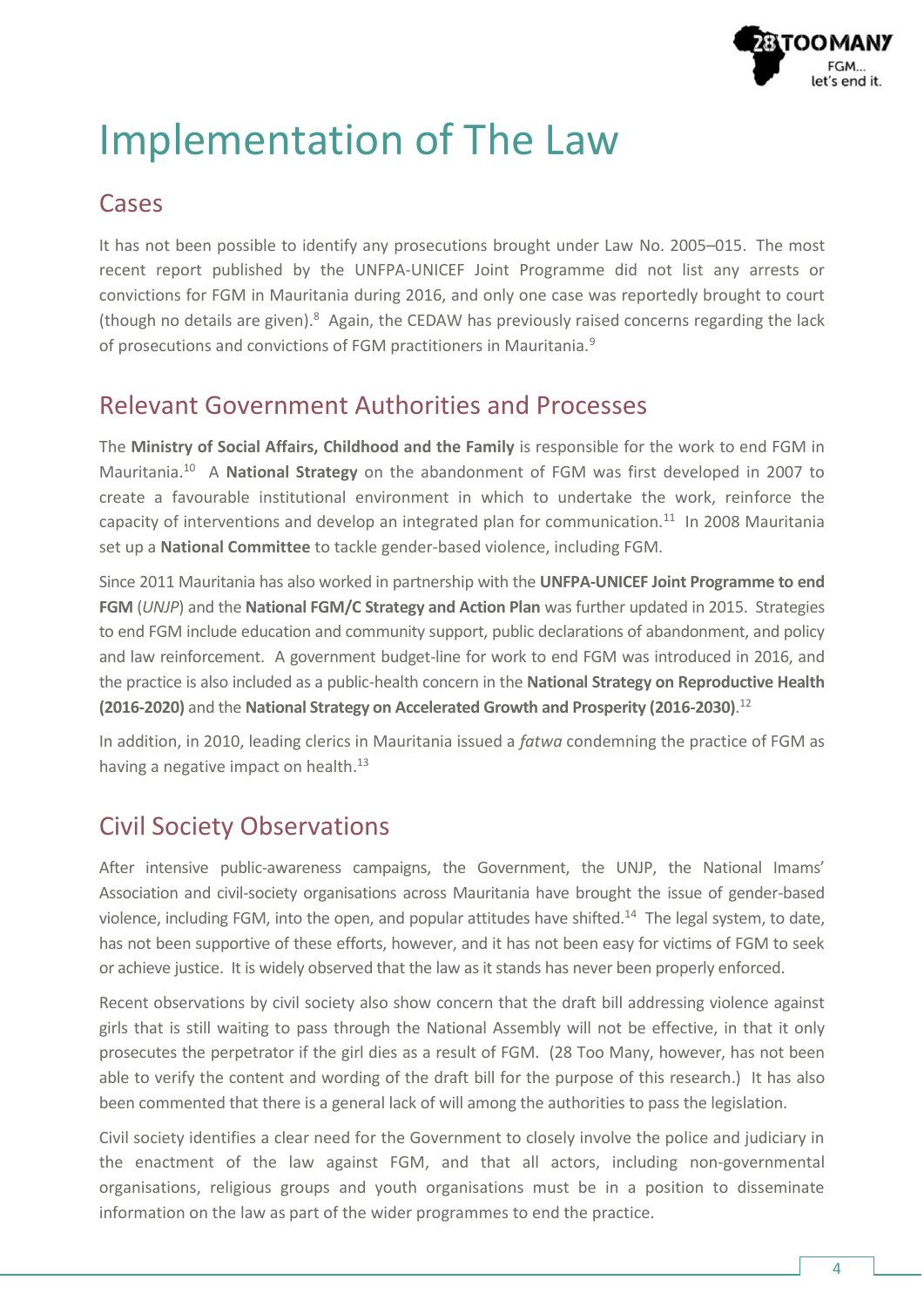

# Conclusions and Suggestions for Improvement

### Conclusions

- **Law No. 2005-015** currently prohibits the practice of FGM on minors and sets out the punishment for causing harm to the genitals of a female child. It also criminalises FGM performed by health professionals. Women over the age of 18 are not protected by law.
- The law does not currently address procuring, aiding or abetting the practice of FGM, nor the failure to report knowledge of planned or completed FGM. It also does not criminalise and punish instances of cross-border FGM.
- While there is governmental support for raising awareness, the legal framework does not provide robust protection for all women and girls at risk of FGM: there appears to be weak lawenforcement and little information on prosecutions to date.

## Suggestions for Improvement

#### *National Legislation*

- Future amendments to the law in Mauritania need to clearly define the meaning of 'harm', as all types of FGM cause harm and should therefore be illegal.
- **EXECUTE:** Legislation needs to be urgently tightened to include women and girls of all ages and to criminalise and punish all who perform, procure, aid or abet the practice of FGM (whatever the outcome).
- The law also needs to address movement across national borders and criminalise and punish the performance and procurement of all cross-border FGM.
- The law should be strengthened, and the punishment set out, regarding the failure to specifically report knowledge of FGM, whether planned or already taken place.
- Laws need to be made accessible and easy to understand in all local languages.

#### *Implementation of the Law*

- Adequate monitoring and reporting of cases in Mauritania would improve efficiency and inform policy makers, the judiciary, the police, civil society and all those working to implement and enforce the law.
- Judges and local law-enforcers need adequate support and training around the law and should be encouraged to apply the sentences provided for by the legislation.
- Increased involvement of local and religious leaders in education around the law, including their responsibilities and the importance of the law in protecting women and girls in their communities, would also be beneficial.
- Anti-FGM programmes should disseminate clear, easy-to-understand and accurate information around the law.
- There needs to be a focus on further strengthening partnerships across national borders where FGM prevalence remains highest and illegal activity continues to take place.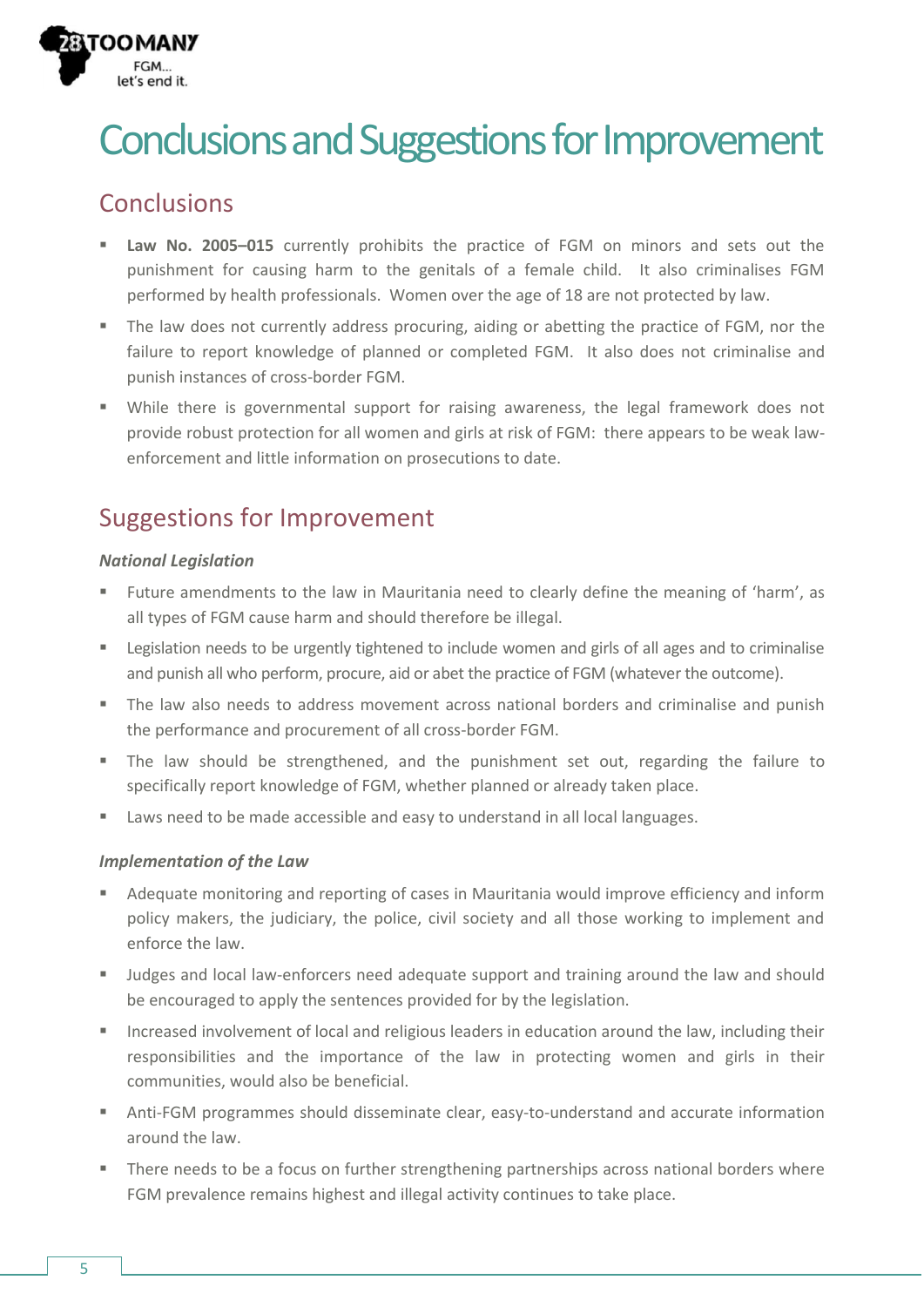

- **•** Tribunals could be encouraged to make sure that any prosecutions relating to FGM are clearly reported, including through local media such as community radio, and made available in local languages.
- Where literacy rates are low, information around the law needs to be made available through different media channels and resources.
- Mandatory reporting of instances of FGM by medical staff in hospitals and health centres could be considered.
- Where they are currently unavailable and a need is identified, appropriate protection measures (for example, telephone helplines or safe spaces) should be put in place for girls at risk of FGM.

- 2 République Islamique de Mauritanie (2005) Ordonnance n°2005-015 portant protection pénale de l'enfant. Available a[t http://www.ilo.org/dyn/natlex/docs/MONOGRAPH/73641/75348/F518879681/MRT-73641.pdf.](http://www.ilo.org/dyn/natlex/docs/MONOGRAPH/73641/75348/F518879681/MRT-73641.pdf)
- 3 UNFPA-UNICEF Joint Programme on Female Genital Mutilation/Cutting (2017) *2016 Annual Report of the UNFPA-UNICEF Joint Programme on Female Genital Mutilation/Cutting: Accelerating Change*, p53. Available at https://reliefweb.int/sites/reliefweb.int/files/resources/UNFPA\_UNICEF\_FGM\_16\_Report\_web.pdf.

4 *The age of majority in Mauritania is 18 years (se[e http://www.africanchildforum.org/clr/](http://www.africanchildforum.org/clr/Harmonisation%20of%20Laws%20in%20Africa/other-documents-harmonisation_2_en.pdf)  [Harmonisation%20of%20Laws%20in%20Africa/other-documents-harmonisation\\_2\\_en.pdf\)](http://www.africanchildforum.org/clr/Harmonisation%20of%20Laws%20in%20Africa/other-documents-harmonisation_2_en.pdf).*

- 7 *Conversion of ouguiyas to US dollars as at 20 February 2018.*
- 8 UNFPA-UNICEF Joint Programme on Female Genital Mutilation/Cutting, *op. cit.*
- 9 Convention on the Elimination of Discrimination against Women (2014) *Concluding observations on the combined second and third periodic reports of Mauritania*.
- 10 République Islamique de Mauritanie (2014) *Ministére des Affaires Sociales, de l'Enfance et de la Famille*. Available at [http://www.masef.gov.mr/spip.php?page=recherche&lang=fr&recherche=MGF&Image49.x=10&Image49.y=8.](http://www.masef.gov.mr/spip.php?page=recherche&lang=fr&recherche=MGF&Image49.x=10&Image49.y=8)
- 11 UN Women (undated) 'Mauritania', *Global Database on Violence Against Women*. Available a[t http://evaw-global](http://evaw-global-database.unwomen.org/en/countries/africa/mauritania?formofviolence=c1acf03e0c694de38a557407ce413e65)[database.unwomen.org/en/countries/africa/mauritania?formofviolence=c1acf03e0c694de38a557407ce413e65.](http://evaw-global-database.unwomen.org/en/countries/africa/mauritania?formofviolence=c1acf03e0c694de38a557407ce413e65)
- 12 UNFPA-UNICEF Joint Programme on Female Genital Mutilation/Cutting, *op. cit.*
- 13 Laura Adolphe (2010) 'Des imams interdisent l'excision en Mauritanie', Afrik.com, 18 January. Available at [http://www.afrik.com/article18522.html.](http://www.afrik.com/article18522.html)
- 14 United States Department of State (2015) *Mauritania 2015 Human Rights Report*, pp.17–18. Available at [https://photos.state.gov/libraries/mauritania/231771/PDFs/2015%20Human%20Rights%20Report.pdf.](https://photos.state.gov/libraries/mauritania/231771/PDFs/2015%20Human%20Rights%20Report.pdf)

**Cover image:** Homo Cosmicos (2012) *Portrait of Mauritanian woman in national dress Melhfa – 10.11.2012 Chinguetti, Mauritania*. Shutterstock ID: 673077751. *Please note that the use of a photograph of any girl or woman in this report does not imply that she has, nor has not, undergone FGM.*

The information in this report has been compiled in cooperation with Shearman & Sterling from documents that are publicly available and is for general information purposes only. It has been prepared as a work of legal research only and does not represent legal advice in respect of any of the laws of Mauritania. It does not purport to be complete or to apply to any particular factual or legal circumstances. It does not constitute, and must not be relied or acted upon as, legal advice or create an attorney-client relationship with any person or entity. Neither 28 Too Many, Shearman & Sterling, the Thomson Reuters Foundation nor any other contributor to this report accepts responsibility for losses that may arise from reliance upon the information contained herein, or any inaccuracies, including changes in the law since the research was completed in September 2018. No contributor to this report holds himself or herself out as being qualified to provide legal advice in respect of any jurisdiction as a result of his or her participation in this project or contribution to this report. Legal advice should be obtained from legal counsel qualified in the relevant jurisdiction/s when dealing with specific circumstances. It should be noted, furthermore, that in many countries there is a lack of legal precedent for the penalties laid out in the law, meaning that, in practice, lesser penalties may be applied.

**Acknowledgements:**  Shearman & Sterling Tostan Mauritania

 $\overline{a}$ 

<sup>1</sup> *Constitution de la République Islamique de Mauritanie* (1991) English available a[t https://constitution.com/constitution](https://constitution.com/constitution-of-mauritania/)[of-mauritania/ a](https://constitution.com/constitution-of-mauritania/)nd French available a[t http://extwprlegs1.fao.org/docs/pdf/mau135226F.pdf.](http://extwprlegs1.fao.org/docs/pdf/mau135226F.pdf)

<sup>5</sup> UNICEF (2013) *Mauritania: Statistical Profile on Female Genital Mutilation/Cutting*, December 2013. Available a[t https://data.unicef.org/wp-content/uploads/country\\_profiles/Mauritania/FGMC\\_MRT.pdf.](https://data.unicef.org/wp-content/uploads/country_profiles/Mauritania/FGMC_MRT.pdf)

<sup>6</sup> Tostan (2014) *Communities in Mauritania and Senegal Work Together Towards Abandoning Female Genital Cutting (FGC)*, 10 September. Available a[t https://www.tostan.org/communities-mauritania-and-senegal-work](https://www.tostan.org/communities-mauritania-and-senegal-work-together-towards-abandoning-female-genital-cutting-fgc/)[together-towards-abandoning-female-genital-cutting-fgc/.](https://www.tostan.org/communities-mauritania-and-senegal-work-together-towards-abandoning-female-genital-cutting-fgc/)